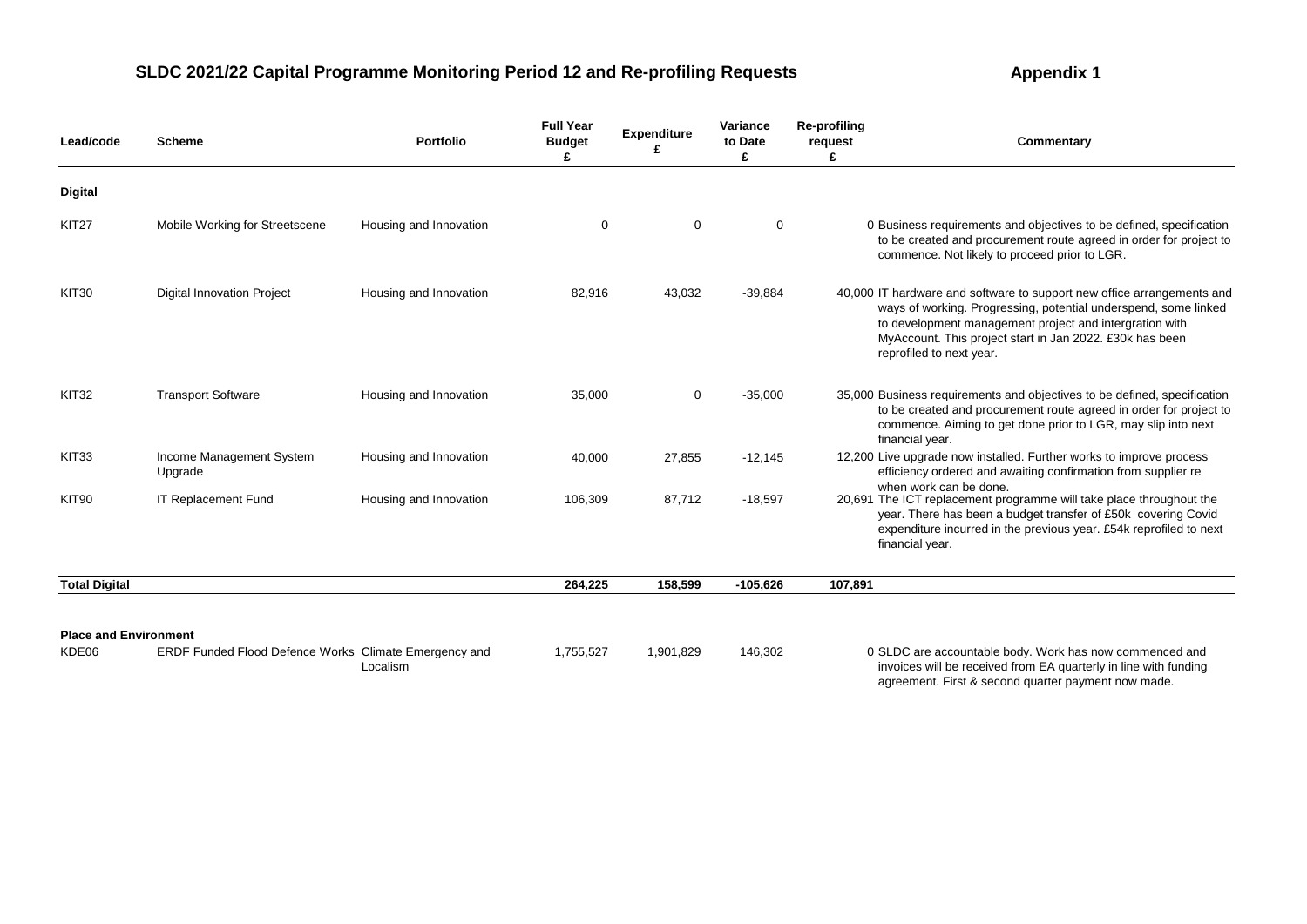| Lead/code                        | <b>Scheme</b>                                                  | <b>Portfolio</b>                  | <b>Full Year</b><br><b>Budget</b><br>£ | <b>Expenditure</b><br>£ | Variance<br>to Date<br>£ | <b>Re-profiling</b><br>request<br>£ | Commentary                                                                                                                                                                                                                                                                                                                                                                                                |
|----------------------------------|----------------------------------------------------------------|-----------------------------------|----------------------------------------|-------------------------|--------------------------|-------------------------------------|-----------------------------------------------------------------------------------------------------------------------------------------------------------------------------------------------------------------------------------------------------------------------------------------------------------------------------------------------------------------------------------------------------------|
| KDE07                            | <b>Coastal Communities Fund</b>                                | Climate Emergency and<br>Localism | 120,000                                | 168,497                 | 48,497                   |                                     | 0 CCF project started 1 May 2019, funded by MHCLG. Scheme is<br>over two years. Funding for SLDC and Morecambe Bay<br>Partnership (MBP), then we will pay over to MBP their share.<br>SLDC is accountable body. Scheme is for works at Grange<br>promenade started on site Jan 2022. Funding agreement with<br>MHCLG now in place. £169k spend in year, £78k quarter 1 &<br>£91k quarter 2 paid in March. |
| KDE08                            | EA lead Flood Defence Work                                     | Climate Emergency and<br>Localism | 50,000                                 | $\mathbf 0$             | $-50,000$                |                                     | 50,000 Scheme split into 3 areas - public realm work (£250k), Aynam<br>Road glass panels (£250k) and public arts (£50k). Public realm<br>work is in discussion with EA and CCC to determine the areas<br>where the work should be undertaken. Aynam Road and public<br>arts work progressing. £50k spend was expected in remainder of<br>year but unlikely now and will require carry forward.            |
| KIT34                            | Development Management System                                  | Housing and Innovation            | 121,600                                | 17,471                  | $-104,130$               |                                     | 104,130 New ICT system for development management progressing to<br>implementation stage. Contract signed, initial payment to be made<br>in this financial year £17,470, half of which covered by Eden DC<br>(£8740 SLDC) and remaining future staged payments throughout<br>implementation period (18 months). Re-profiling of £112,860 will<br>be required into 2022/23.                                |
| KAH11                            | Other Housing Schemes (Cross-a-<br>Moor junction improvements) | Housing and Innovation            | 4,531,700                              | 4,670,888               | 139,188                  |                                     | National Highways leading scheme to build a roundabout to<br>enable delivery of 1000 homes. Work started on site in Sept,<br>funding agreement nearly complete and payment in full due on<br>signature of contract which will be middle of February.                                                                                                                                                      |
| KPE <sub>18</sub>                | Towpath Trail Kendal-Lancaster                                 | Economy Culture and Leisure       | 0                                      | $\mathbf 0$             | 0                        |                                     | Paused for review now due to LGR. Informal Cabinet to make<br>decision on future of this scheme.                                                                                                                                                                                                                                                                                                          |
| <b>Total Specialist Services</b> |                                                                |                                   | 6,578,827                              | 6,758,684               | 179,857                  | 154,130                             |                                                                                                                                                                                                                                                                                                                                                                                                           |
|                                  | People, Welfare & Income Maximisation                          |                                   |                                        |                         |                          |                                     |                                                                                                                                                                                                                                                                                                                                                                                                           |
| KAH10                            | Affordable Homes                                               | Housing and Innovation            | 0                                      | $\mathbf 0$             | 0                        |                                     | Currently in discussion with Home Group re site in Ambleside for<br>social rented housing, and another potential site in Arnside. Early<br>discussions regarding a potential scheme at Staveley<br>Realistically unlikely grant agreements will be completed before<br>the end of March so budget reprofiled to 2022/23.                                                                                  |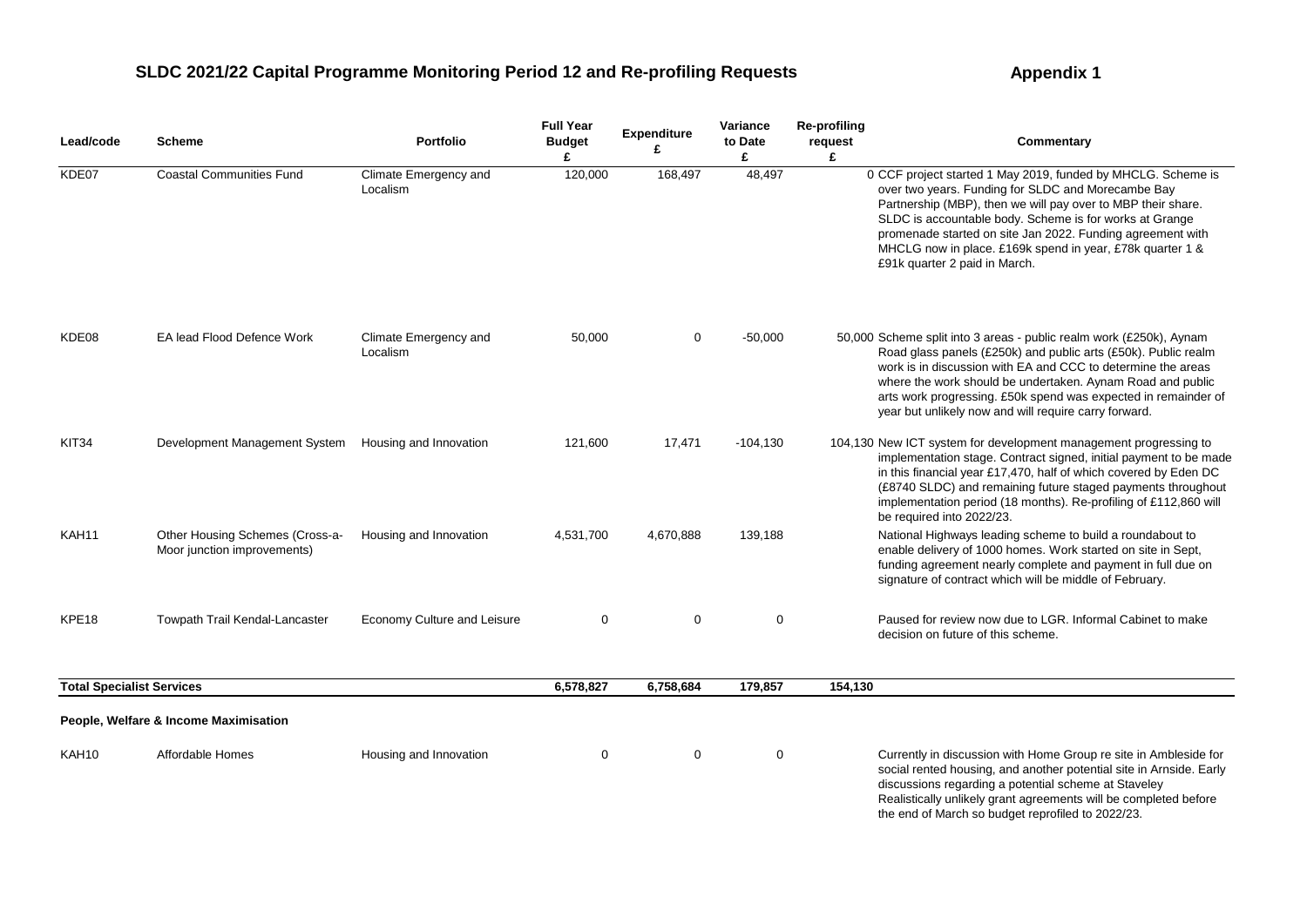| Lead/code         | <b>Scheme</b>                                           | <b>Portfolio</b>                                    | <b>Full Year</b><br><b>Budget</b><br>£ | Expenditure<br>ç | Variance<br>to Date<br>£ | <b>Re-profiling</b><br>request<br>£ | Commentary                                                                                                                                                                                                                                                                                                                                                                                                                      |
|-------------------|---------------------------------------------------------|-----------------------------------------------------|----------------------------------------|------------------|--------------------------|-------------------------------------|---------------------------------------------------------------------------------------------------------------------------------------------------------------------------------------------------------------------------------------------------------------------------------------------------------------------------------------------------------------------------------------------------------------------------------|
| KAH <sub>13</sub> | Commuted Sums Affordable Housing Housing and Innovation |                                                     | 30,000                                 | 30,000           | $\mathbf{0}$             |                                     | £30k for Parkside Road scheme now paid.                                                                                                                                                                                                                                                                                                                                                                                         |
| KAH15             | <b>Next Steps Accommodation</b>                         | Housing and Innovation                              | 0                                      | 0                | 0                        |                                     | $\mathbf 0$                                                                                                                                                                                                                                                                                                                                                                                                                     |
| KGD21             | Mand Disabled Fac Grants                                | Housing and Innovation                              | 766,810                                | 546,883          | $-219,927$               |                                     | 221,107 OT referrals have increased as expected, however, resourcing<br>issues which are being addressed, are impacting on the<br>timescales to process and complete grants. Covid has impacted<br>on the delivery of DFGs in terms of customer willingness to have<br>works undertaken, supply of materials and temporary pausing of<br>the service in 2020/21. Some carry forward of budget to next year<br>will be required. |
| KCH01             | <b>Community Housing Fund</b>                           | Housing and Innovation                              | 443,000                                | 224,296          | $-218,704$               |                                     | 218,704 Levens development has begun on site with incremental payment<br>of grant awards through remainder of financial year expected to<br>total £90k, £87k paid so far. Lakeland Housing Trust grant for<br>scheme at Grasmere £137k has been paid.                                                                                                                                                                           |
| KIF01             | Housing Investment Fund                                 | Housing and Innovation                              | 850,000                                | 360,347          | $-489,653$               |                                     | 489,653 Proposals are being developed for the use of these funds to<br>support the delivery of affordable housing. Budgeted £350k on<br>land acquisition at Heversham and grant applications of £500k<br>now unlikely to take place in 21/22 and will require carry forward.                                                                                                                                                    |
|                   | Total People, Welfare & Income Maximisation             |                                                     | 2,089,810                              | 1,161,527        | $-928,283$               | 929,464                             |                                                                                                                                                                                                                                                                                                                                                                                                                                 |
|                   | <b>Delivery and Commerical Services</b>                 |                                                     |                                        |                  |                          |                                     |                                                                                                                                                                                                                                                                                                                                                                                                                                 |
| KEP <sub>52</sub> | <b>Disabled Toilet Improvements</b>                     | Health Wellbeing and<br><b>Financial Resilience</b> | 40,000                                 | 2,443            | $-37,558$                |                                     | 37,557 Budget covers payments for Millerground (£20k) and Cartmel<br>(£20k). Agreement from Windermere TC to progress with<br>Millerground, re-tendering for works. Cartmel progressing very<br>slowly and unlikely to be paid before end of March.                                                                                                                                                                             |
| KAH14             | Homeless Accommodation                                  | Housing and Innovation                              | 0                                      | 2,591            | 2,591                    |                                     | To convert facilities at Town View Fields. No works started as yet.<br>On hold due to LGR review.                                                                                                                                                                                                                                                                                                                               |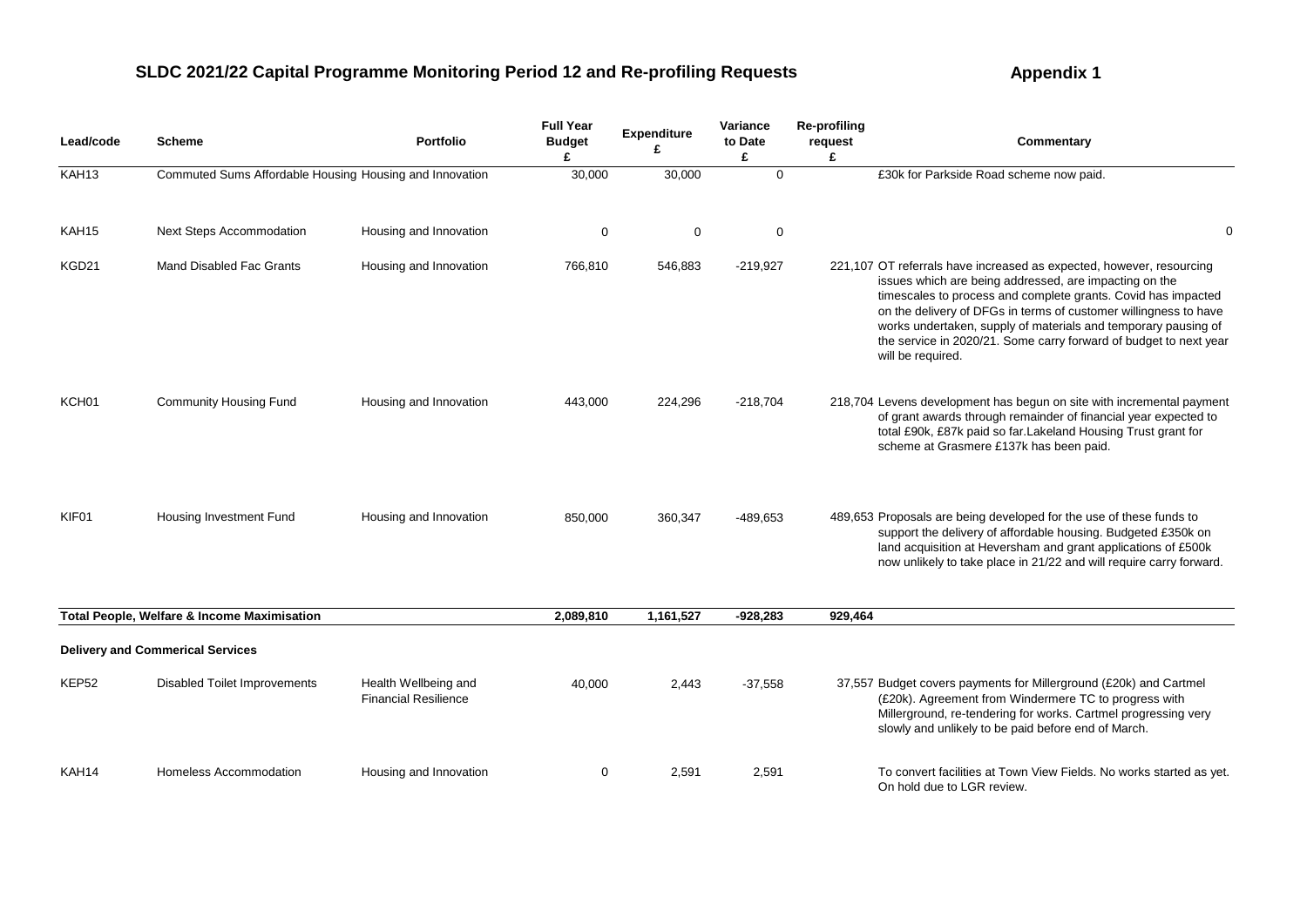| Lead/code         | <b>Scheme</b>                                                  | <b>Portfolio</b>                                    | <b>Full Year</b><br><b>Budget</b><br>£ | <b>Expenditure</b><br>£ | Variance<br>to Date<br>£ | <b>Re-profiling</b><br>request<br>£ | Commentary                                                                                                                                                                                                                                                                                                      |
|-------------------|----------------------------------------------------------------|-----------------------------------------------------|----------------------------------------|-------------------------|--------------------------|-------------------------------------|-----------------------------------------------------------------------------------------------------------------------------------------------------------------------------------------------------------------------------------------------------------------------------------------------------------------|
| KCI01             | Scaling On Street Charging<br>Infrastructure                   | Housing and Innovation                              | 183,790                                | 157,839                 | $-25,951$                |                                     | Cabinet approved in October 2020 funding of a scheme to work<br>with other bodies to enable electric vehicle charging points to be<br>installed at a small number of locations in the district, for<br>residential use. Needs to be installed before March 2022. Cabinet<br>approval 1 Sept 2021, now complete. |
| KDE <sub>10</sub> | Kendal Market Lift                                             | Economy Culture and Leisure                         | 60,000                                 | 2,000                   | $-58,000$                |                                     | 58,000 No work started as yet. Now to be done in 2022/23.                                                                                                                                                                                                                                                       |
| KDP03             | <b>Ellerthwaite Depot</b>                                      | Customer Comm Serv and<br>People                    | $\mathbf 0$                            | 0                       | $\pmb{0}$                |                                     | Cabinet approval to proceed 9th March Planning obtained but<br>works to start next financial year.                                                                                                                                                                                                              |
| KEP <sub>53</sub> | <b>Rothay Park Toilets</b>                                     | Health Wellbeing and<br><b>Financial Resilience</b> | 0                                      | $\mathbf 0$             | 0                        |                                     | Working up proposals with Lakes Parish Council. Once approval<br>granted, will issue planning and tender the works. Unlikely for<br>work to begin this financial year.                                                                                                                                          |
| KFL01             | <b>Footway Lighting</b>                                        | Customer Comm Serv and<br>People                    | 0                                      | $\mathbf 0$             | $\mathbf 0$              |                                     | Spend dependant on Electricity North West and Cumbria CC<br>programming works. On hold pending LGR review.                                                                                                                                                                                                      |
| KLH <sub>02</sub> | Ulverston Asset Transfer programme Economy Culture and Leisure |                                                     | $\mathbf 0$                            | $\mathbf 0$             | $\mathbf 0$              |                                     | UCE now developing a business case for long-term use of funds,<br>so payment will be delayed until completed - likely to be 3 years<br>before payment made so budget reprofiled. Cabinet approval for<br>long lease received 9 March. Awaiting completion of lease before                                       |
| KLH07             | SL House & KTH reconfiguration                                 | Economy Culture and Leisure                         | 3,106,353                              | 2,780,210               | $-326.143$               |                                     | Due to be completed 14 April 2022.                                                                                                                                                                                                                                                                              |
| KLH08             | Abbot Hall Redevelopment                                       | Customer Comm Serv and<br>People                    | 615,000                                | 22,035                  | -592,965                 |                                     | 598,264 Awaiting formal sign off from LEP before works can commence.<br>Tenders due back 18th March. Works now likely to take place in<br>April, May and June                                                                                                                                                   |
| KLL19             | Millerground Pumping Station                                   | Customer Comm Serv and<br>People                    | 31,000                                 | 0                       | $-31,000$                |                                     | Seeking waiver to appoint contractor to undertake urgent works.                                                                                                                                                                                                                                                 |
| KMR21             | Kendal Museum alterations                                      | Customer Comm Serv and<br>People                    | 84,051                                 | 83,551                  | $-500$                   |                                     | Payment made.                                                                                                                                                                                                                                                                                                   |
| KMR33             | Braithwaite Fold Caravan Park                                  | Customer Comm Serv and<br>People                    | 0                                      | 0                       | $\mathbf 0$              |                                     |                                                                                                                                                                                                                                                                                                                 |
| KMR34             | <b>Kendal Castle</b>                                           | Customer Comm Serv and<br>People                    | 45,115                                 | 44,826                  | $-289$                   |                                     | Footpaths work completed.                                                                                                                                                                                                                                                                                       |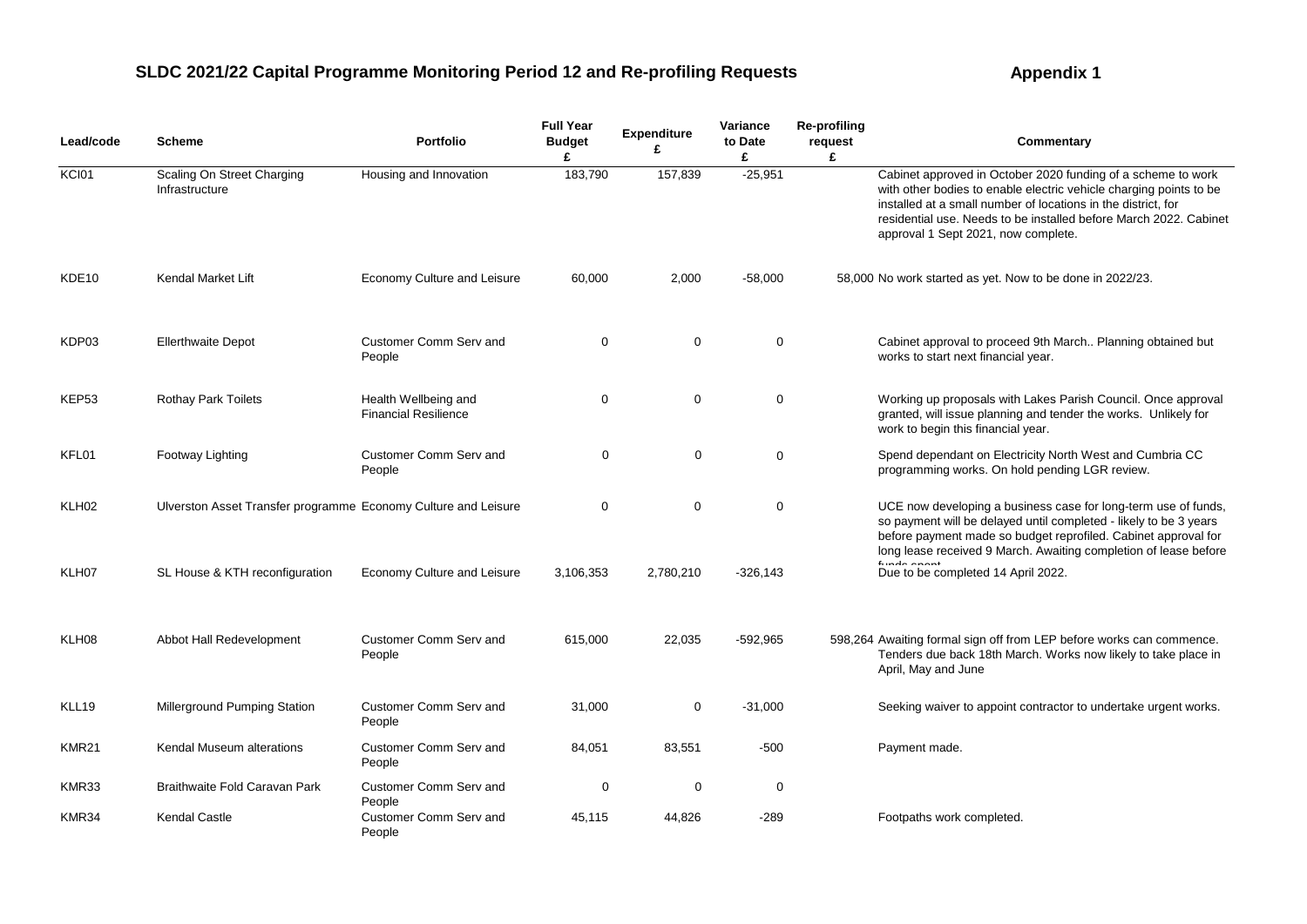| Lead/code | <b>Scheme</b>                                                 | <b>Portfolio</b>                        | <b>Full Year</b><br><b>Budget</b><br>£ | <b>Expenditure</b> | Variance<br>to Date<br>£ | <b>Re-profiling</b><br>request<br>£ | Commentary                                                                                                                                                                                                                                                 |
|-----------|---------------------------------------------------------------|-----------------------------------------|----------------------------------------|--------------------|--------------------------|-------------------------------------|------------------------------------------------------------------------------------------------------------------------------------------------------------------------------------------------------------------------------------------------------------|
| KMR36     | Monument Kirkby Lonsdale                                      | Customer Comm Serv and<br>People        | 42,702                                 | 39,003             | $-3,699$                 |                                     | 3,699 Works now complete.                                                                                                                                                                                                                                  |
| KMR37     | <b>Ulverston Bank Clock</b>                                   | <b>Customer Comm Serv and</b><br>People | $\mathbf 0$                            | $\mathbf 0$        | $\mathbf 0$              |                                     | No work to date, will not be completed this financial year.                                                                                                                                                                                                |
| KMR38     | Gooseholme Retaining Wall                                     | Climate Emergency and<br>Localism       | 32,000                                 | 25,892             | $-6,108$                 |                                     | 6,000 Work complete.                                                                                                                                                                                                                                       |
| KMR38     | Gooseholme Footbridge contribution Climate Emergency and      | Localism                                | 75,000                                 | 0                  | $-75,000$                |                                     | 75,000 Cabinet committed £75k to bridge project Sept 2021. Legal<br>agreement currently in preparation. Scheme being delivered by<br>CCC. Half to be paid on commencement and balance on<br>completion. Works on site and due to be completed by May 2022. |
| KPY38     | <b>WSC Car Park refurbishment</b>                             | Customer Comm Serv and<br>People        | 215,038                                | 22,787             | $-192,251$               |                                     | 204,534 Work tendered but still requires cabinet approval so only £10k will<br>be spent in year, remainder in 2022/23.                                                                                                                                     |
| KPY42     | Car Park machines update                                      | Customer Comm Serv and<br>People        | $\mathbf 0$                            | 53,195             | 53,195                   |                                     | Payment of first half of project cost agreed and paid in 2019/20.<br>Remaining balance now paid - budget had been reprofiled to next<br>year but issues resolved sooner than expected.                                                                     |
| KPY44     | Town and Car Park/public<br>information Signs                 | Customer Comm Serv and<br>People        | 8,682                                  | 190                | $-8,492$                 |                                     | 8,492 Locality Team leading on this work. Signage will be installed<br>following adoption of PSPO                                                                                                                                                          |
| KPY46     | Car Park resurfacing                                          | Customer Comm Serv and<br>People        | 1,882                                  | 1,882              | $\mathbf 0$              |                                     | Retention payment made.                                                                                                                                                                                                                                    |
| KPY48     | Parkside Rd Car Park                                          | Customer Comm Serv and<br>People        | 0                                      | 0                  | $\mathbf 0$              |                                     | Paused until further notice to understand impact of Covid on<br>parking.                                                                                                                                                                                   |
| KPY51     | <b>Kendal Parking Study</b>                                   | Customer Comm Serv and<br>People        | $\mathbf 0$                            | $\Omega$           | $\mathbf 0$              |                                     | Paused until further notice to understand impact of Covid on<br>parking.                                                                                                                                                                                   |
| KPY52     | <b>Braithwaite Fold Car Park</b>                              | Customer Comm Serv and<br>People        | $\mathbf 0$                            | 66,593             | 66,593                   |                                     | Improvements to surface to make parking possible in wet<br>weather. To be funded from corresponding increased income -<br>budget virement to be actioned.                                                                                                  |
| KRE04     | <b>Grange Regeneration Programme</b>                          | Economy Culture and Leisure             | $\mathbf 0$                            | 994                | 994                      |                                     | Unlikely to be further progress in 2021/22 now due to planning<br>issues.                                                                                                                                                                                  |
| KRE66     | Grange Promenade structural works Economy Culture and Leisure |                                         | $\mathbf 0$                            | 1,800              | 1,800                    |                                     | Unlikely to be further progress in 2021/22 now due to planning<br>issues.                                                                                                                                                                                  |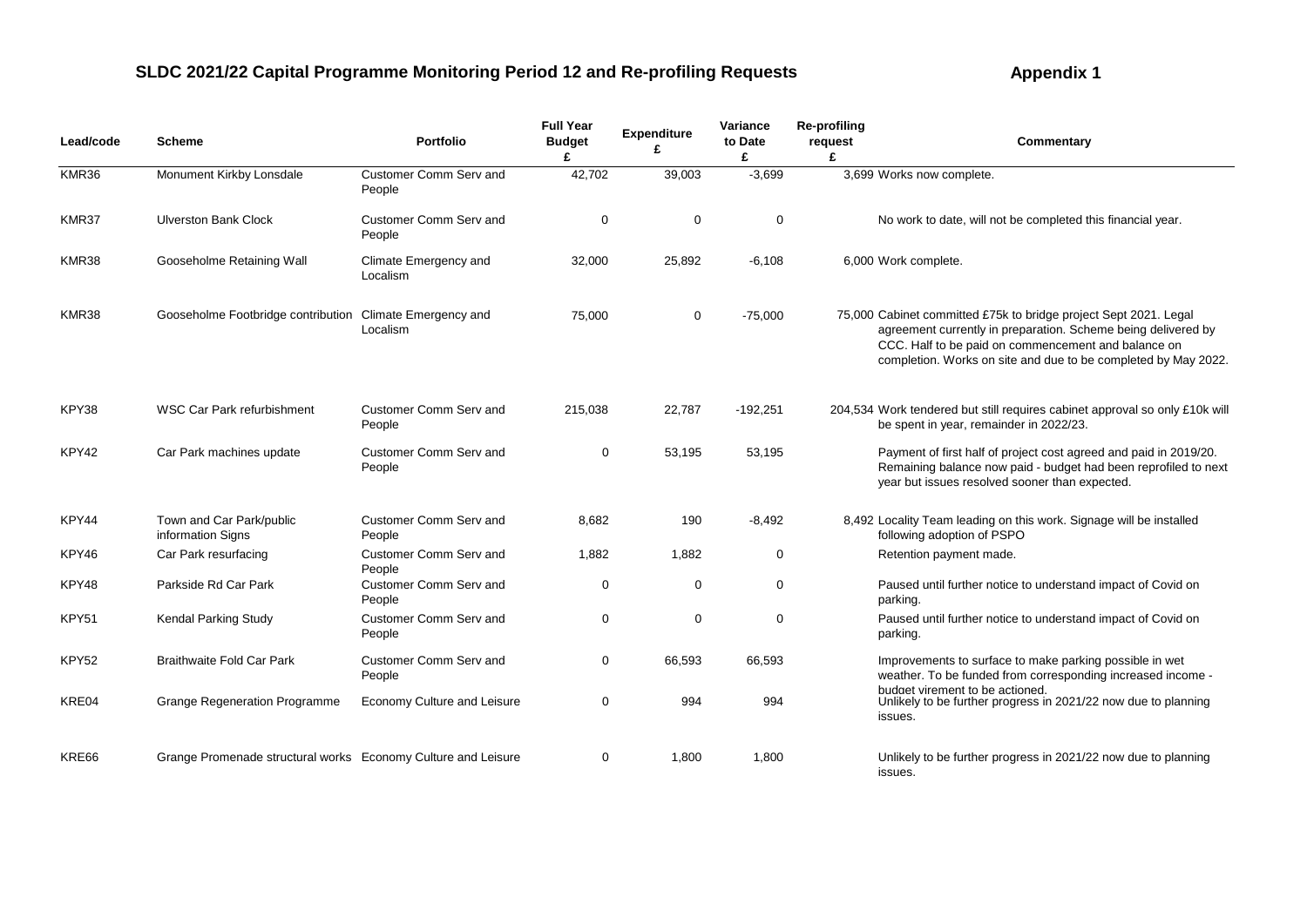| Lead/code             | Scheme                                                     | <b>Portfolio</b>                  | <b>Full Year</b><br><b>Budget</b><br>£ | Expenditure<br>£ | Variance<br>to Date<br>£ | <b>Re-profiling</b><br>request<br>£ | Commentary                                                                                                                                                                                                                                                                                                                                                                              |
|-----------------------|------------------------------------------------------------|-----------------------------------|----------------------------------------|------------------|--------------------------|-------------------------------------|-----------------------------------------------------------------------------------------------------------------------------------------------------------------------------------------------------------------------------------------------------------------------------------------------------------------------------------------------------------------------------------------|
| KRE67                 | Grange LIDO                                                | Economy Culture and Leisure       | 85,616                                 | 54,014           | $-31,602$                |                                     | 31,602 Unlikely to be further progress in 2021/22 now due to planning<br>issues.                                                                                                                                                                                                                                                                                                        |
| KRE68                 | <b>Windermere Jetty Repairs</b>                            | Climate Emergency and<br>Localism | $\mathbf 0$                            | $\mathbf 0$      | $\mathbf 0$              |                                     | Emergency works have been undertaken. Remaining monies<br>handed back to submit further bid for larger scheme.                                                                                                                                                                                                                                                                          |
| KSC91                 | <b>Refurb Replace Recycled Bins</b>                        | Customer Comm Serv and<br>People  | 125,000                                | 115,642          | $-9,358$                 |                                     | 9,358 Ongoing throughout the year. Framework agreement to be used.                                                                                                                                                                                                                                                                                                                      |
| KSC91                 | Vehicle Purchase                                           | Customer Comm Serv and<br>People  | 833,739                                | 866,104          | 32,365                   |                                     | Four Isuzu vehicles and 3 Dennis Eagle RCVs purchased. Orders<br>placed for 4 VW vans. Procurement ongoing.                                                                                                                                                                                                                                                                             |
| KSC94                 | <b>Property Services Vehicles</b>                          | Customer Comm Serv and<br>People  | 0                                      | $\mathbf 0$      | $\mathbf 0$              |                                     | Vehicles through lease agreement, so expenditure will be annual<br>revenue payments.                                                                                                                                                                                                                                                                                                    |
| KXB27                 | <b>Energy Saving Building</b><br>Enhancement               | Climate Emergency and<br>Localism | 55,916                                 | 15,408           | $-40,508$                |                                     | 40,508 Work at Ferry Nab to be progressed in 2022/23.                                                                                                                                                                                                                                                                                                                                   |
|                       | <b>Total Delivery and Commercial Services</b>              |                                   | 5,640,884                              | 4,358,998        | $-1,281,886$             | 1,073,014                           |                                                                                                                                                                                                                                                                                                                                                                                         |
| <b>Strategy</b>       |                                                            |                                   |                                        |                  |                          |                                     |                                                                                                                                                                                                                                                                                                                                                                                         |
| KMR35                 | <b>Burton Heritage Grant Scheme</b>                        | Customer Comm Serv and<br>People  | 106,265                                | 7,563            | $-98,702$                |                                     | 98,702 Royal Hotel scheme nearly complete and will be paid in early<br>2022/23 (£51k). £4.5k to pay once the Square scheme and Village<br>Design Statement wholly complete. Grants totalling £21k have<br>been offered but awaiting confirmation that the offers will be taken<br>up.                                                                                                   |
| KIL01                 | Community Infrastructure Levy (CIL) Housing and Innovation |                                   | $\mathbf 0$                            | 79,283           | 79,283                   |                                     |                                                                                                                                                                                                                                                                                                                                                                                         |
| KIP01                 | <b>Locally Important Projects</b>                          | Economy Culture and Leisure       | 40,496                                 | 28,500           | $-11,996$                |                                     | 17,000 Broughton 20mph scheme £6k and £10k to Kendal Town Council<br>for ivy screens project now paid. Remaining instalment for<br>Broughton scheme £7.5k to be paid in March. Dodgson Croft £5k<br>payment is awaiting grant contract but should be finalised by end<br>of March. £12k Kendal CS awaiting permission from landowner so<br>now unlikely to be paid before end of March. |
| <b>Total Strategy</b> |                                                            |                                   | 146,761                                | 115,346          | $-31,415$                | 115,702                             |                                                                                                                                                                                                                                                                                                                                                                                         |